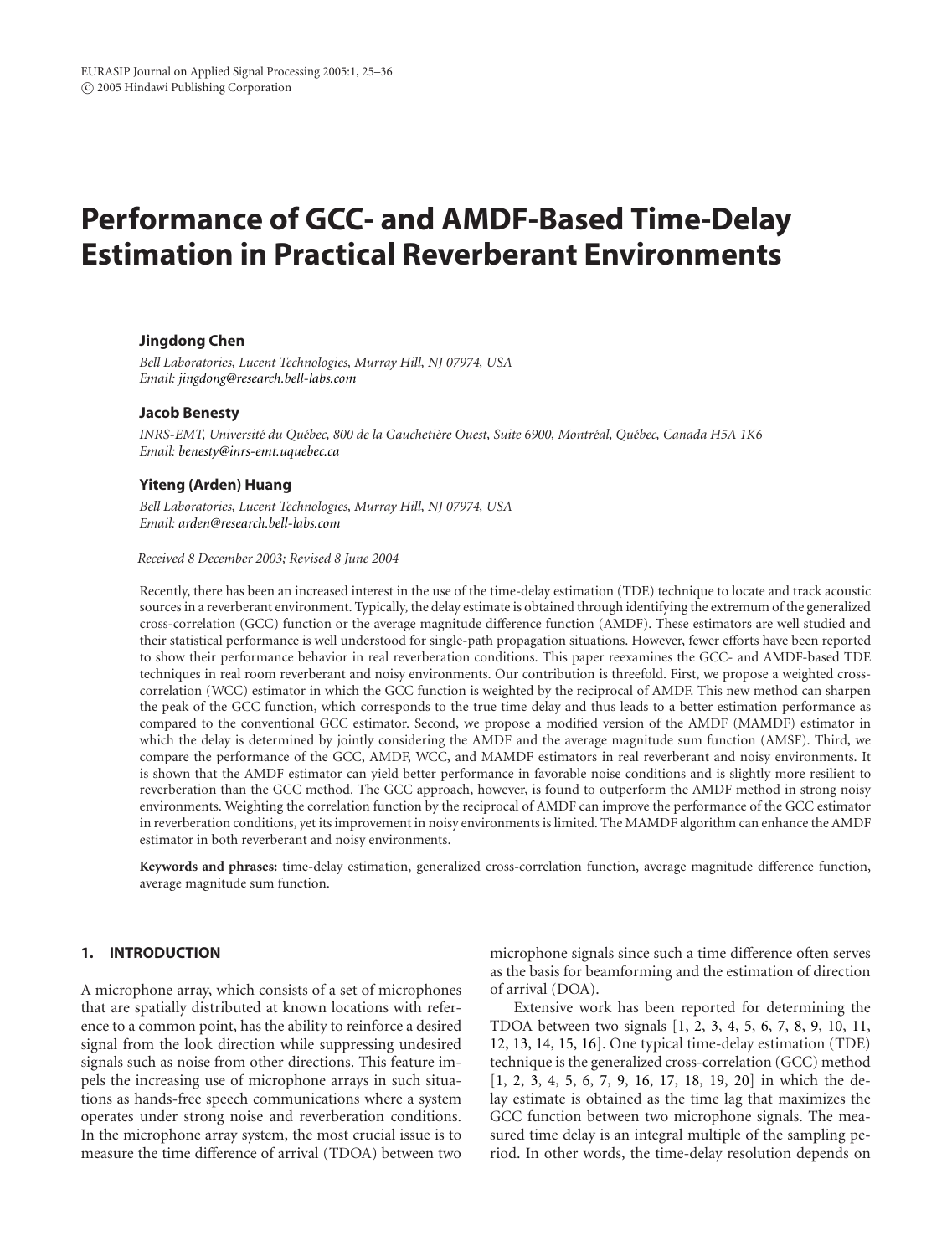the sampling period but is not limited to it. A finer resolution can be acquired in light of an interpolation between consecutive samples of the GCC function when necessary [\[17](#page-10-16), [21](#page-10-20)].

Another widely used traditional TDE technique relies on the identification of the minimum of the average magnitude difference function (AMDF) between two studied signals [\[7,](#page-10-6) [17\]](#page-10-16). Similarly, an interpolation may be employed to refine the delay estimate.

Both the GCC and AMDF methods are formulated based on the ideal propagation model where no multipath effect is taken into account. They perform fairly well in singlepath propagation situation, but suffer performance degradation when multipath or reverberation effects are present. Recently, several advanced TDE techniques were proposed [\[22](#page-10-21), [23](#page-10-22), [24](#page-10-23), [25](#page-10-24), [26](#page-10-25)], which can better deal with reverberation. However, the GCC and AMDF techniques are still preferred by many engineers and are widely used in various systems for their computational efficiency and simplicity to implement.

In single-path propagation situations, the GCC and AMDF algorithms have been extensively investigated and their statistical performance is well understood [\[8](#page-10-7), [17](#page-10-16)]. However, multipath propagation and reverberation effects are more common in practice. Unfortunately, fewer efforts have been reported to show the performance behavior of these algorithms in practical reverberant environments. An early study [\[18](#page-10-17)] examined the effects of the simulated room reverberation on the performance of the GCC approach to TDE. It was shown that the performance of this algorithm severely deteriorated as the reverberation time increased. If the acceptable level of the percentage of anomalous estimates is set to be 10%, the maximum likelihood (ML) GCC method cannot be used reliably when the reverberation time is greater than 0*.*18 seconds, which is quite common in hands-free communication applications.

In this paper, we reexamine the GCC and AMDF algorithms in real room reverberant and noisy environments. We also show that these estimators can be improved by incorporating some other information. Our contribution is threefold. First of all, inspired by the weighted autocorrelation method, which has been recently proposed for pitch tracking [\[27](#page-10-26)], we propose a weighted cross-correlation (WCC) estimator in which the GCC function is weighted by the reciprocal of AMDF. This new method can sharpen the peak of the GCC function, which corresponds to the true time delay and thus leads to a better estimation performance as compared to the conventional GCC estimator. Secondly, we propose a modified version of the AMDF (MAMDF) estimator in which the delay is determined by jointly considering the AMDF and the average magnitude sum function (AMSF). We show that the combination of AMDF and AMSF can enhance the performance of the AMDF estimator. Thirdly, the GCC, AMDF, WCC, and MAMDF estimators are evaluated with data collected in the Varechoic Chamber at Bell Laboratories. On one hand, this evaluation will find which algorithm can produce better TDE in practical situations. On the other hand, such a comparative study can offer insight into the range of TDE techniques that can be employed in practical room reverberation conditions. The experimental results justify that proper manipulation of the GCC function and AMDF can make the TDE techniques more robust with respect to reverberation.

#### <span id="page-1-2"></span>**2. THE TDE PROBLEM**

#### *2.1. Signal model*

A widely used signal model for the TDE problem is given by

$$
x_1(n) = s(n-t) + w_1(n),
$$
  
\n
$$
x_2(n) = \alpha s(n-t-\tau) + w_2(n),
$$
\n(1)

where  $x_m(n)$ ,  $m = 1, 2$ , denotes the output signal of the *m*th microphone,  $\alpha$  is an attenuation factor due to the propagation effect, *t* is the propagation time from the unknown source  $s(n)$  to Microphone 1,  $w_m(n)$  is an additive noise signal at microphone  $m$ , and the parameter  $\tau$  is the true time delay between two microphones. We assume that  $w_m(n)$  is a (real) zero-mean stationary random process which is uncorrelated with both  $s(n)$  and the noise signal from the other microphone. It is also assumed that  $s(n)$  is reasonably broadband. This model reflects an ideal situation in which the signal propagation from the source to each microphone occurs along a single direct path in a nondispersive medium. The TDE problem is to find an estimate *<sup>τ</sup>* of the true delay *<sup>τ</sup>*, using a finite set of observation samples of  $x_1(n)$  and  $x_2(n)$ . The signal  $x_1(n)$  will be also called the *reference* signal.

#### *2.2. TDE principles*

The TDE techniques investigated in this paper are based on searching for the extremum of the GCC or some other statistical cost functions of the observed signals. Particularly, we consider the following estimators.

#### *2.2.1. The generalized cross-correlation estimator*

The GCC method, proposed by Knapp and Carter in 1976 [\[1](#page-10-0)], is the most popular technique for TDE, in which the time-delay estimate is obtained as follows:

<span id="page-1-1"></span><span id="page-1-0"></span>
$$
\hat{\tau}_{\text{GCC}} = \arg \max_{n} \hat{\Psi}_{\text{GCC}}(n),\tag{2}
$$

where

$$
\hat{\Psi}_{GCC}(n) = \sum_{k=0}^{N-1} \Phi(k) S_{x_1 x_2}(k) e^{j(2\pi n k/N)} \tag{3}
$$

is the GCC function,  $S_{x_1x_2}(k) = E\{X_1(k)X_2^*(k)\}\)$  is the cross spectrum,  $E\{\cdot\}$  and  $(\cdot)^*$  stand, respectively, for the expectation and complex conjugate operator,  $X_m(k)$  is the discrete Fourier transform of the signal  $x_m(n)$ ,  $\Phi(k)$  is a weighting function (sometimes called a *prefilter*), and *N* denotes the number of observation samples during the observation interval.

The weighting function Φ(*k*) plays an important role in controlling the TDE performance. It is chosen according to some criterion. Commonly used weighting functions include unit weighting (the classical cross-correlation method),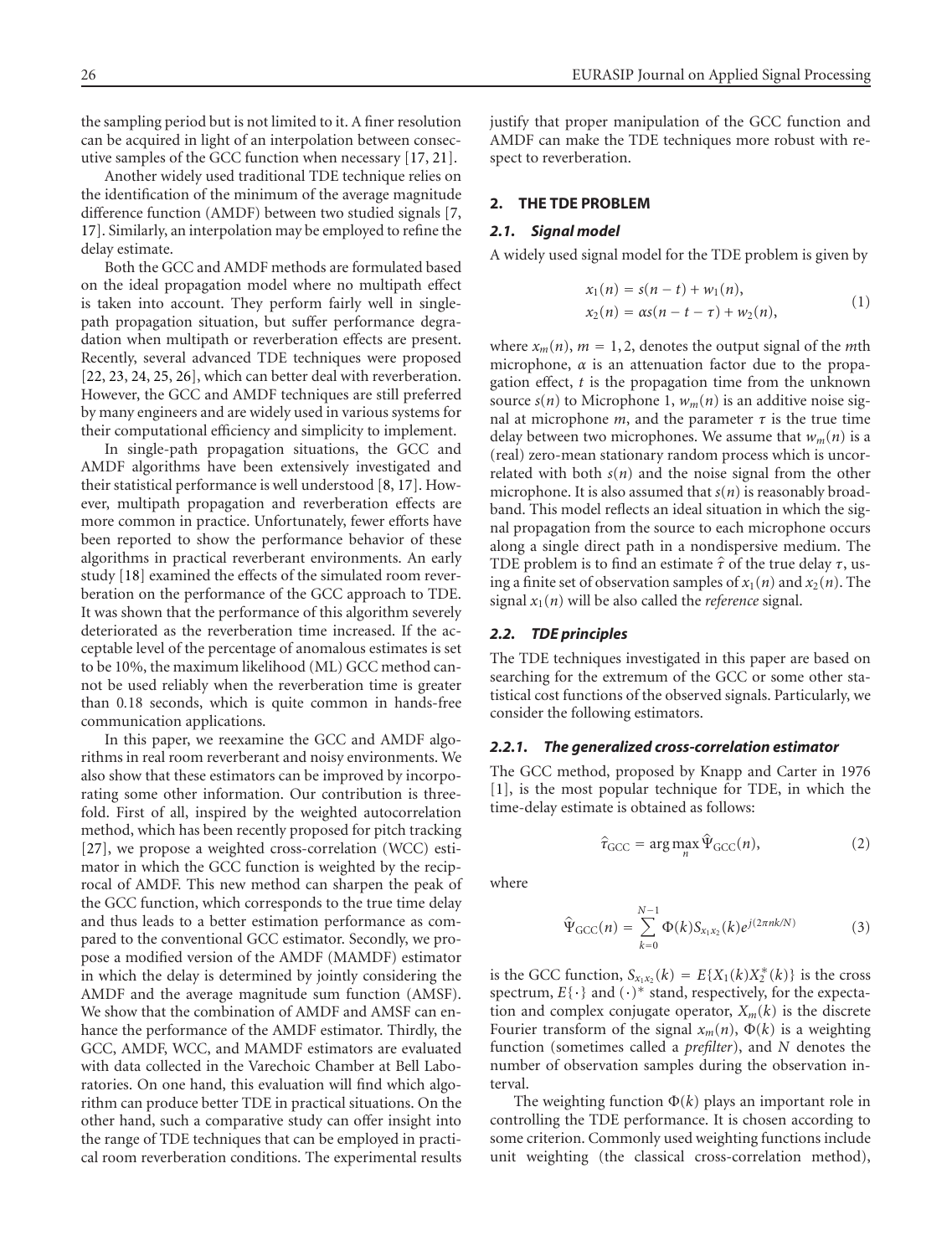the smoothed coherence transform (SCOT) [\[3\]](#page-10-2), the Roth processor [\[4\]](#page-10-3), the Echart filter, the phase transform (PHAT), the ML processor [\[1](#page-10-0)], the Hassab-Boucher transform [\[5\]](#page-10-4), and so forth. Some of these are optimal in the sense that the estimation variance can achieve the Cramèr-Rao lower bound (CRLB). Others are suboptimal but possess special properties, as for example the PHAT algorithm [\[1](#page-10-0), [12](#page-10-11)], where the weighting function is chosen as  $\Phi(k) = 1/|S_{x_1x_2}(k)|$ . Substituting  $\Phi_{\text{PHAT}}(k)$  into [\(3\)](#page-1-0) and neglecting the noise effects, one can readily derive that the weighted cross spectrum is free from the source signal and depends only on the channel responses. Consequently, the PHAT algorithm performs more consistently than many other GCC members when the characteristics of the source signal vary in time. Hence, this weighting function is adopted in this research.

## *2.2.2. The AMDF estimator*

The AMDF between two studied signals is described by

<span id="page-2-5"></span>
$$
\hat{\Psi}_{\text{AMDF}}(n) = \frac{1}{N} \sum_{i=0}^{N-1} |x_1(i) - x_2(i+n)|.
$$
 (4)

The delay estimate, based on AMDF, is given by

<span id="page-2-3"></span>
$$
\hat{\tau}_{\text{AMDF}} = \arg\min_{n} \hat{\Psi}_{\text{AMDF}}(n). \tag{5}
$$

The AMDF approach has been used for TDE and pitch tracking for decades [\[7](#page-10-6), [28\]](#page-10-27). The preference of employing AMDF over GCC for TDE is mainly due to the following facts. First, the performance of the AMDF estimator in favorable noise conditions is better than that of the GCC method as reported in [\[17](#page-10-16)]. Second, the AMDF technique has relatively low computational cost as no multiplications are involved in the estimation of AMDF although the computational burden may not be a big concern with today's computers.

Assuming that the signal *s*(*t*) can be modeled as a zeromean Gaussian process, from the invariance technique [\[29,](#page-11-0) [30\]](#page-11-1), we can derive the expectation of the AMDF as follows (see the appendix):

$$
E\{\hat{\Psi}_{\text{AMDF}}(n)\} = E\left\{\frac{1}{N}\sum_{i=0}^{N-1} |x_1(i) - x_2(i+n)|\right\}
$$
  
=  $\sqrt{\frac{2}{\pi} [e_{x_1} + e_{x_2} - 2R_{x_1x_2}(n)],$  (6)

where  $e_{x_m} = E\{x_m^2(n)\}\)$  represents the energy of the observation signal  $x_m(n)$ , and  $R_{x_1x_2}(n) = E\{x_1(i)x_2(i+n)\}\)$  is the direct cross-correlation function between  $x_1(n)$  and  $x_2(n)$ . Inspection of [\(6\)](#page-2-0) shows that the magnitude of the principle minimum of the AMDF is essentially influenced by the intensity variation and the background noise of the observation signal. This indicates that the AMDF method may be sensitive to the background noise. As a matter of fact, many reported experiments have confirmed that the AMDF estimator is less robust with respect to noise than the GCC method [\[31\]](#page-11-2). Equation [\(6\)](#page-2-0) also suggests that the performance of AMDF can be affected by the source signal, like in



<span id="page-2-1"></span>FIGURE 1: GCC function and WCC function in a moderately reverberant but noise-free condition.

the conventional cross-correlation approach. This problem, however, can be alleviated by prewhitening the observation signal before the estimation of AMDF.

# *2.2.3. The weighted cross-correlation estimator*

The maximum of the GCC function does not necessarily occur at the true time delay as also pointed out in [\[6,](#page-10-5) [17](#page-10-16)]. This is mainly due to the delayed version of the signal containing new samples for different time lags. [Figure 1](#page-2-1) shows one estimated GCC function between two microphone signals in a moderately reverberant but noise-free condition. As can be seen, the GCC function has two large peaks. One appears at 0*.*625 milliseconds which corresponds to the true time delay, and another one appears at 1*.*125 milliseconds. Unfortunately, the maximum peak appears at 1*.*125 milliseconds which leads to an estimation failure. In comparison, AMDF generally produces more accurate estimates. However, as mentioned before, the primary disadvantage of the AMDF approach is the lack of robustness with respect to noise.

<span id="page-2-0"></span>To achieve a good compromise between the robustness of the GCC method and the accuracy of the AMDF approach, we propose a heuristic method by weighting the GCC function with the reciprocal of AMDF, which may not necessarily be the optimum way to combine both, but will certainly improve TDE performance, as shown in [Section 3.](#page-3-0) The resulting estimator is described by

<span id="page-2-4"></span>
$$
\hat{\tau}_{\text{WCC}} = \arg \max_{n} \hat{\Psi}_{\text{WCC}}(n), \tag{7}
$$

<span id="page-2-2"></span>where

$$
\hat{\Psi}_{\text{WCC}}(n) = \frac{\hat{\Psi}_{\text{GCC}}(n)}{\hat{\Psi}_{\text{AMDF}}(n) + \varepsilon},\tag{8}
$$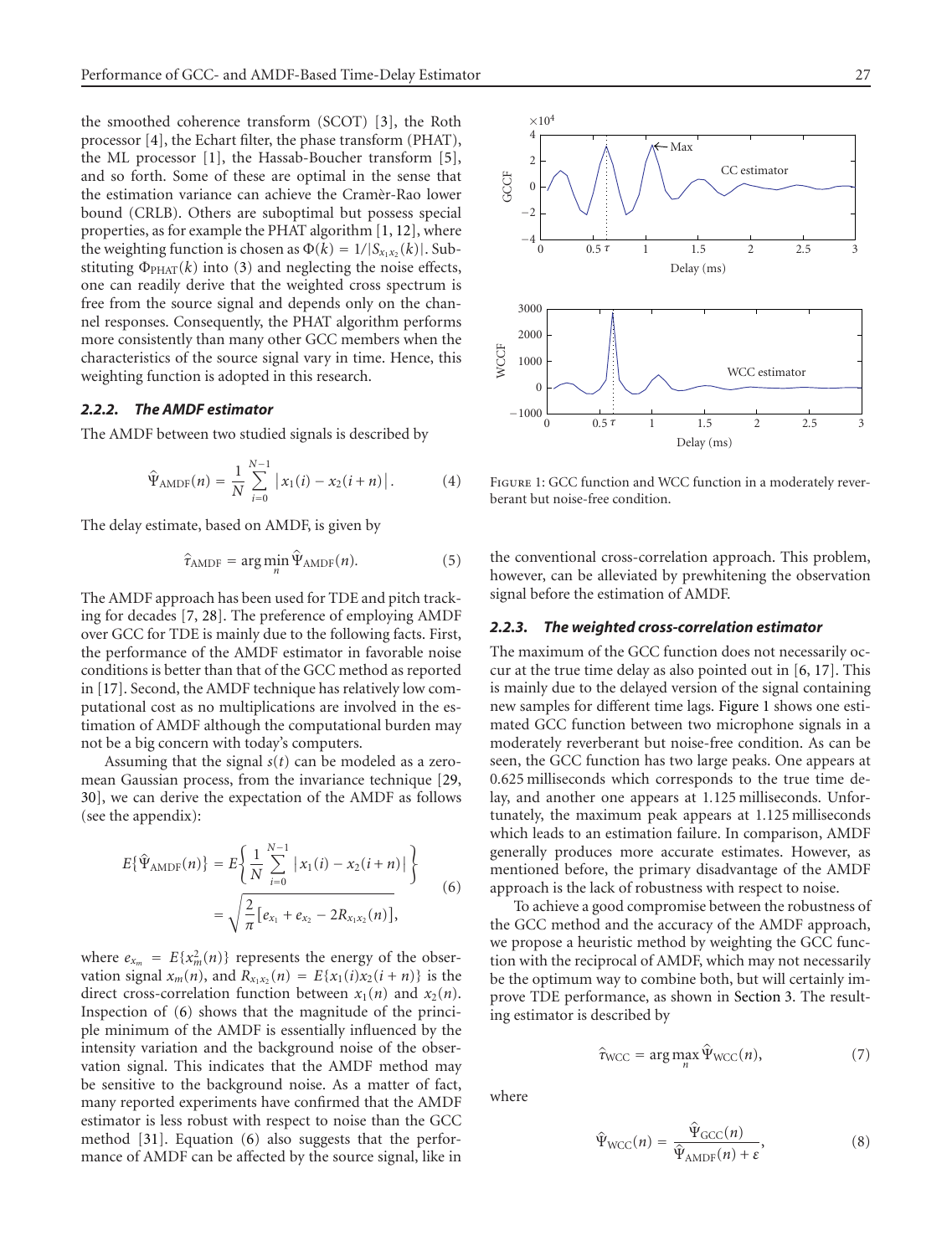and *ε* is a small positive number to prevent division overflow. [Figure 1](#page-2-1) also shows the weighted GCC function (WCCF). In this case, picking the maximum of the WCCF will lead to a correct estimate.

## *2.2.4. The modified AMDF estimator*

The AMDF specifies the synchrony between the reference signal and a delayed version of this signal. In the noise-free condition, the AMDF yields its minimum when the two signals are synchronized. Synchrony can also be described by the AMSF defined as follows:

$$
\hat{\Psi}_{AMSF}(n) = \frac{1}{N} \sum_{i=0}^{N-1} |x_1(i) + x_2(i+n)|.
$$
 (9)

If both signal and noise are assumed to be uncorrelated Gaussian processes, when two microphone signals are synchronized, the AMDF will reach its minimum while the AMSF will approach its maximum. We can further show that the correlation coefficients between AMDF and AMSF are approximately zero (see the appendix). This suggests that AMDF and AMSF contain supplementary information though both of them measure the same synchrony between two studied signals. Hence, we can expect to improve the TDE performance by combining AMDF and AMSF. The resulting new estimator is called the MAMDF method described as follows:

$$
\hat{\tau}_{\text{MAMDF}} = \arg\min_{n} \hat{\Psi}_{\text{MAMDF}}(n),\tag{10}
$$

<span id="page-3-2"></span><span id="page-3-1"></span>where

$$
\hat{\Psi}_{\text{MAMDF}}(n) = \frac{\hat{\Psi}_{\text{AMDF}}(n)}{\hat{\Psi}_{\text{AMSF}}(n) + \epsilon},\tag{11}
$$

and again  $\epsilon$  is a fixed positive number similar to  $\varepsilon$  in [\(8\)](#page-2-2) to prevent division overflow.

#### *2.3. Implementation*

From  $(2)$ ,  $(5)$ ,  $(7)$ , and  $(10)$ , one can readily see that the estimated time delay is an integral multiple of the sampling period. This resolution is usually not sufficient for many microphone array applications. Much effort has been devoted to solving this problem [\[17,](#page-10-16) [21,](#page-10-20) [32\]](#page-11-3). Among these, interpolation around the detected peaks of the cost function is the simplest yet most effective way to refine the TDE. Here we employ the 3-point Lagrange's method to improve the resolution such that the estimated time delay can be a fraction of the sampling period. The implementation procedure of the developed estimators is summarized below.

(i) Partition the observation signal sequences  $x_1(n)$  and  $x_2(n)$  into nonoverlapping frames with a frame width of 128 milliseconds. For all experiments, microphone signal is digitized with a sampling frequency of 16 kHz. A Hamming window of length 128 milliseconds is applied for a better spectral estimate.

- (ii) To reduce the dependence of the TDE on the structure of the source signal, we prewhiten signals  $x_m(n)$  before starting the TDE. The prewhitening process is performed in the frequency domain and the FFT algorithm is used for efficiency, that is,  $IFFT{FFT}[x_m(n)]/|FFT[x_m(n)]|$ .
- (iii) Compute the cost function defined in  $(2)$ ,  $(4)$ ,  $(8)$ , and [\(11\)](#page-3-2).
- (iv) Search for the extremum of the cost function and the corresponding lag time is denoted as  $\hat{n}_{ext}$ .
- (v) Interpolate 4 points between  $\hat{n}_{ext}$  − 1 and  $\hat{n}_{ext}$  and another 4 points between  $\hat{n}_{ext}$  and  $\hat{n}_{ext}$  + 1, using the 3-point Lagrange's method (the AMDF-based cost functions are squared before interpolating [\[17](#page-10-16)]). Then search the extremum of the interpolated cost function. The corresponding peak (valley) position relative to  $\hat{n}_{ext}$  is denoted as  $\hat{\Delta}$  ( $\hat{\Delta}$  is negative when the extremum is located in the left-hand side of  $\hat{n}_{ext}$ , and is positive when the extremum is located in the right-hand side of  $\hat{n}_{\text{ext}}$ ).
- (vi) The time-delay estimate is obtained as  $\hat{\tau} = \hat{n}_{ext} + \hat{\Delta}$ .

## <span id="page-3-0"></span>**3. PERFORMANCE EVALUATION**

In general, the performance of the GCC, AMDF, WCC, and MAMDF techniques is affected by the interpolation and finite width of the estimation window. Apart from these systematic factors, the accuracy of the estimates is substantially impaired by noise and reverberation. In this section, we present the results of the experiments to investigate the statistical performance of TDE in real reverberant and noisy environments.

Following [\[6](#page-10-5), [18\]](#page-10-17), we distinguish an estimate as either an *anomaly* or a *nonanomaly* according to its absolute error. If the absolute error  $|\hat{\tau}_i - \tau| > T_c/2$ , the estimate is identified as an anomaly; otherwise, it is declared as a nonanomaly, where  $\tau$  and  $\hat{\tau}_i$  are the true delay and *i*th delay estimate, respectively, and  $T_c$  is the signal correlation time. To compute *T<sub>c</sub>*, we divide the source signal into short frames with a frame size of 128 milliseconds. A short-time autocorrelation function is estimated from each frame of data. The long-term average autocorrelation function is then computed as the arithmetic average of the short-time autocorrelation functions.  $T_c$  is computed as the 3 dB width of the main lobe of the long-time average autocorrelation function (in our experiment, the calculated  $T_c$  is equal to 4.3 samples). We evaluate the TDE performance in terms of the percentage of anomalous estimates over the total estimates, the bias, and the standard deviation of the nonanomalous estimates.

#### *3.1. Experimental setup*

Experiments were carried out in the Varechoic Chamber which is a unique facility at Bell Laboratories. The chamber is a  $6.7 \times 6.1 \times 2.9$  m room whose surfaces are covered by a total of 369 active panels which can be controlled digitally. Each panel consists of two perforated sheets. When the holes in the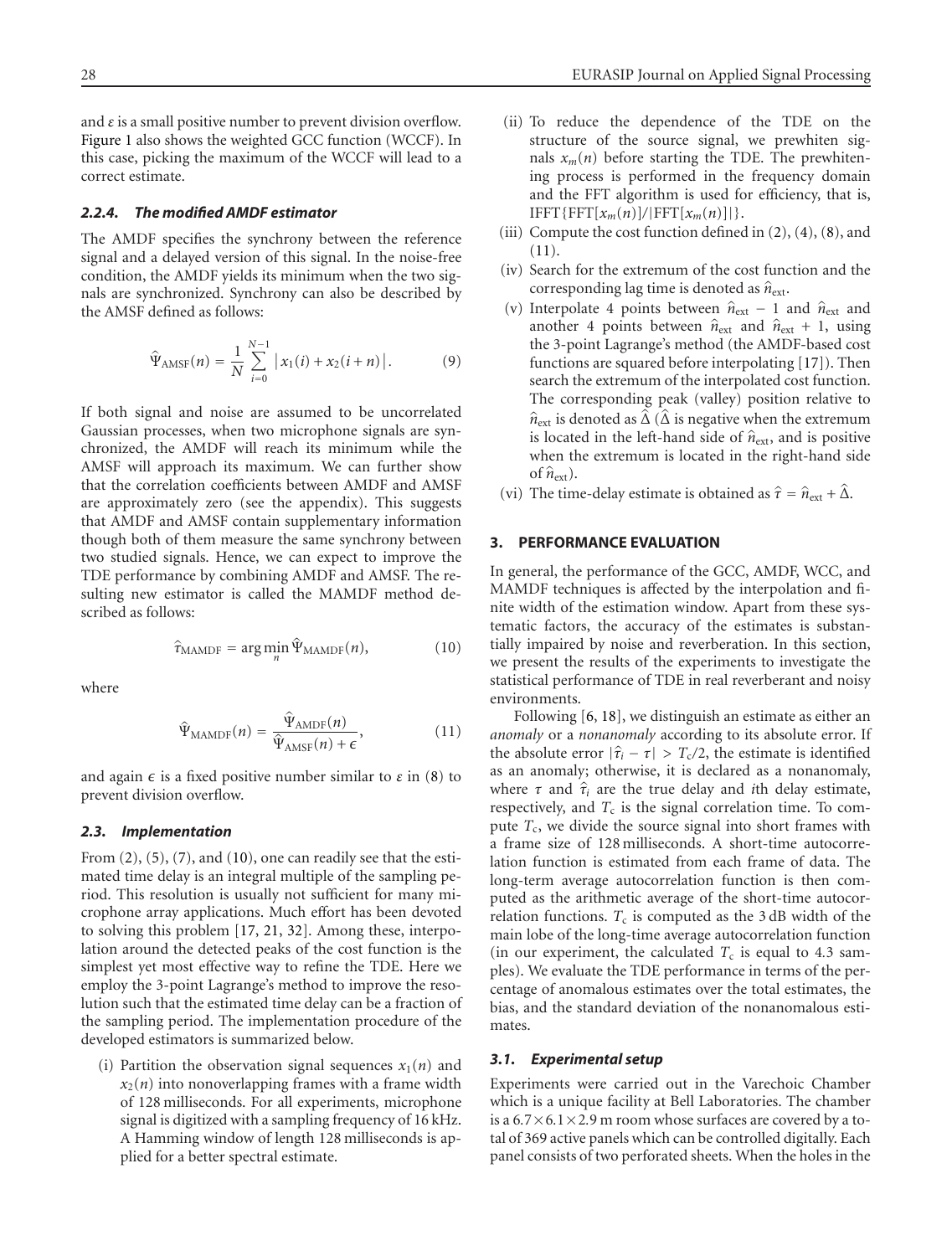

<span id="page-4-0"></span>Figure 2: Layout of the microphone array and source positions in the varechoic chamber.

sheets are aligned, absorbing material behind the sheets will be exposed to the sound field, whereas a highly reflective surface can be formed if the holes are shifted to misalignment. Combination of open and closed panels can produce 2<sup>369</sup> different acoustic environments where the 60 dB reverberation time  $T_{60}$  can change from 0.2 to almost 1 second (refer to [\[33](#page-11-4), [34](#page-11-5)] for more details).

A linear microphone array which consists of 22 omnidirectional Panasonic WM-61A microphones was mounted at the distance of 500 mm from the north wall of the chamber and approximately at the center of the wall. The 22 microphones are uniformly distributed along an aluminum rod whose diameter is 1 cm. The spacing between adjacent microphones is 10 cm. The source signal is played by a Cabasse Baltic Murale loudspeaker in 46 different positions. An illustration of this setup is shown in [Figure 2.](#page-4-0)

In order to reduce the reflections from the north wall, the wall behind the array is covered by a 3-inch-thick fiber class pillow which has a rectangle shape of  $3230 \times 750$  mm. Its lower edge is 90 mm above the floor and the left edge 1950 mm from the west wall of the chamber. During the experiment, the chamber was not completely empty; objects such as chairs, loudspeakers, and unused equipments were left in the room. Also the inner door of the room in the east corner of the south wall was kept open during the course of the experiment.

For the purpose of data reusability, the impulse response from each source location to each microphone was measured [\[34](#page-11-5)]. The measurement of the impulse responses was performed using the built-in measurement tool of the Huron Lake system [\[34\]](#page-11-5). A 65536-point long logarithmic sweep signal digitized at a sampling rate of 48 kHz was used as the excitation signal. From each source location to each microphone, the excitation is played and recorded. An estimate of the transfer function is obtained by a spectral division between the original source excitation and the recorded microphone



<span id="page-4-1"></span>FIGURE 3: (a) Measured impulse response when 30% of the panels are closed. (b) Backward integrated impulse response.

signal. We show in [Figure 3](#page-4-1) an impulse response measured from Microphone 22 when 30% of the panels are closed and the loudspeaker is placed at the position S21 (shown in [Figure 2\)](#page-4-0). Also shown in [Figure 3](#page-4-1) is the backward integrated decay curve of the measured impulse response. One can see from this decay curve that the reverberation time  $T_{60}$  is approximately 0*.*37 second.

The observation signal is obtained by convolution of the recorded speech with the measured impulse response, and then adding noise to the results. Two types of noise have been used in the experiments: the computer generated pseudo Gaussian noise and a noise signal recorded from a New York Stock Exchanging (NYSE) room. The NYSE noise consists of sounds from various sources such as speakers, telephone rings, electric fans, and so forth. [Figure 4](#page-5-0) plots the first two seconds of the NYSE noise and its spectrogram, from which we can see the changing characteristics of such noise.

## *3.2. Experimental results*

As pointed out before, the microphone output signal is computed by convolving a 4-minute speech from a female speaker with the corresponding measured impulse response and then adding zero-mean noise to the results for a given signal-to-noise ratio (SNR). This output signal is then segmented into nonoverlapping frames with a frame width of 128 milliseconds. For each frame, a time-delay estimate is obtained by estimators described in [\(2\)](#page-1-1), [\(5\)](#page-2-3), [\(7\)](#page-2-4), and [\(10\)](#page-3-1). The array consists of 22 microphones in total, so we have  $C_{22}^2$  = 231 microphone pairs. In our experiment, however, we choose Microphone 1 as a reference and only measure the time delay of each microphone signal relative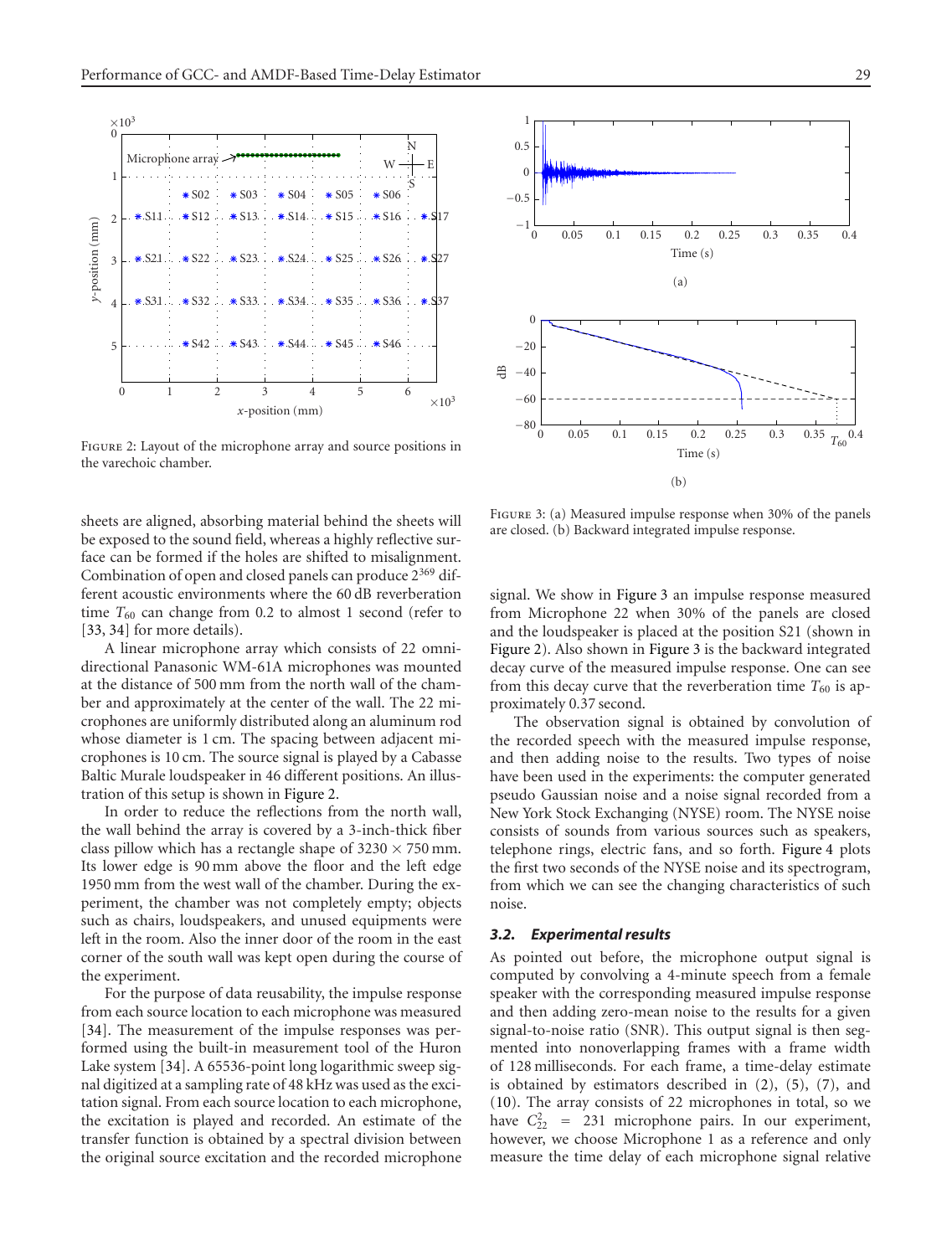

<span id="page-5-0"></span>Figure 4: The NYSE noise: (a) waveform of the first two seconds of the noise; (b) the spectrogram of the signal shown in (a).



<span id="page-5-1"></span>FIGURE 5: Percentage of anomalous time-delay estimates versus  $T_{60}$ among the GCC, AMDF, WCC, and MAMDF algorithms at SNR = 25 dB. Microphones 1 and 3 are used in the experiment. The fitting curve is a third-order polynomial.

to the signal of Microphone 1. For a specific reverberation and noise condition, we have 21 (microphone pairs)  $\times$ 46 (source positions)×240 (seconds)*/*0*.*128(frame length) ≈ 1*.*8 million time-delay estimates. If taking into account the different reverberation and SNR conditions, we have in total 5 (different reverberation time) × 10 (SNR) × 1.8 M  $\approx$  90 million delay estimates. For the sake of brevity, we selected some representative results to present here.



<span id="page-5-2"></span>FIGURE 6: Bias of nonanomalous time-delay estimates versus  $T_{60}$ among the GCC, AMDF, WCC, and MAMDF algorithms at SNR = 25 dB. Microphones 1 and 3 are used in the experiment. The fitting curve is a third-order polynomial.



<span id="page-5-3"></span>Figure 7: Standard deviation (SD) of the nonanomalous time-delay estimates versus  $T_{60}$  among the GCC, AMDF, WCC, and MAMDF algorithms at SNR = 25 dB. Microphones 1 and 3 are used in the experiment. The fitting curve is a third-order polynomial.

#### *3.2.1. TDE performance versus reverberation time*

In the first experiment, we analyze the TDE performance versus reverberation time. To do so, we assume that the background noise is white Gaussian noise, and SNR is relatively high, say  $SNR = 25$  dB. The source position varies from S02 to S46, as shown in [Figure 2,](#page-4-0) whereas the microphone pair is a fixed one (Microphones 1 and 3 are used in this experiment). Figures [5,](#page-5-1) [6,](#page-5-2) and [7](#page-5-3) plot, respectively,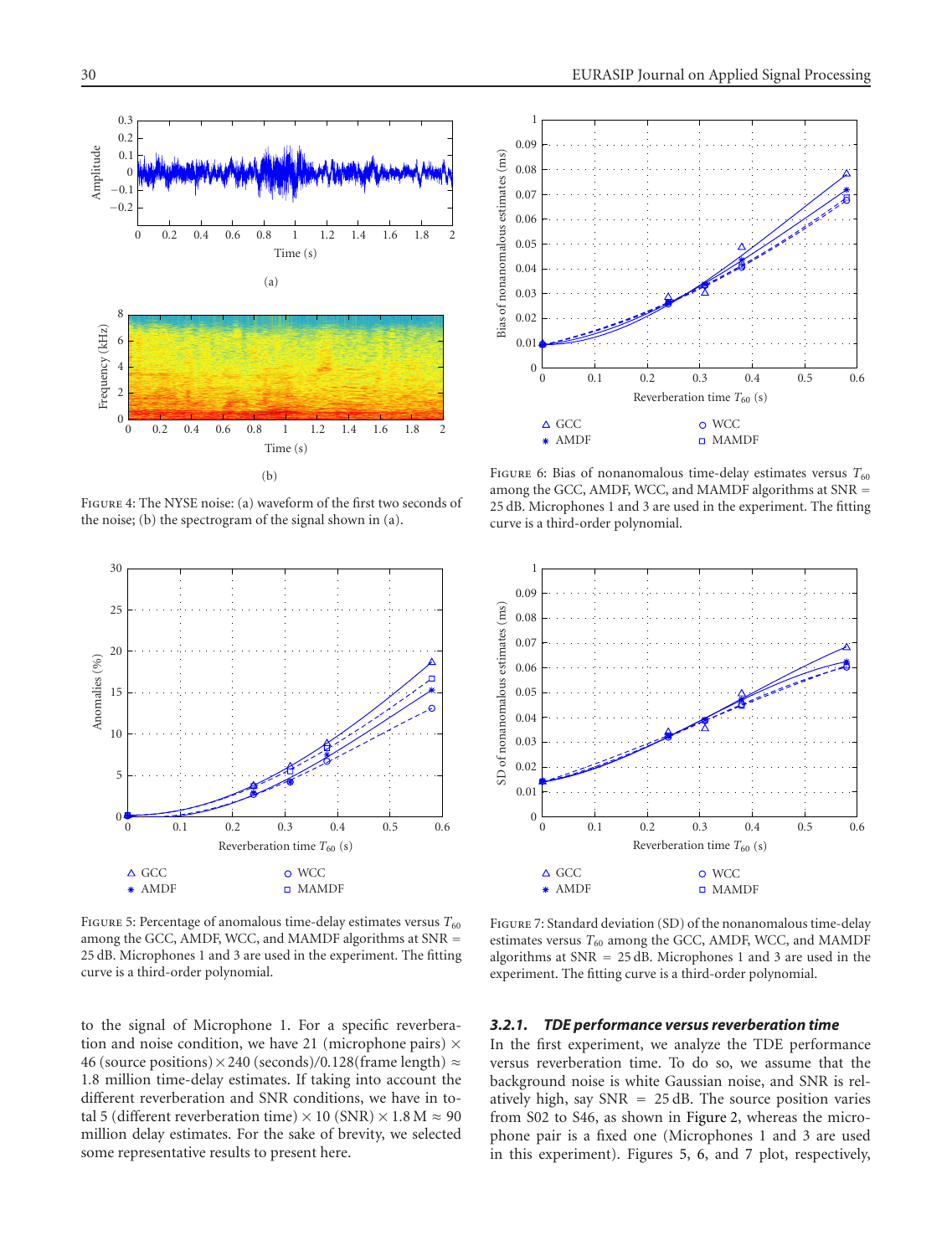

<span id="page-6-0"></span>Figure 8: Percentage of anomalous time-delay estimates versus SNR in white Gaussian noise when  $T_{60} = 0.31$  second. Microphones 1 and 3 are used in the experiment. The source is in S31.

the average percentage of anomalies, and the bias and standard deviation of the nonanomalous estimates, all as a function of the reverberation time  $T_{60}$ .

Obviously, the percentage of the anomalous estimates of all estimators increases with the reverberation time. As the reverberation time increases, more reflected signals with different delay will reach the microphone sensor and as a result, the erroneous peaks (for GCC and WCC) or valleys (for AMDF and MAMDF) of the cost function increase, which leads to more mistakes in extremum searching, and eventually leads to more anomalous time-delay estimates. Compared with the GCC approach, the AMDF estimator exhibits less anomalies when the reverberation time increases. This shows the advantage of AMDF for TDE. It is interesting to note from [Figure 5](#page-5-1) that weighting the GCC function by the reciprocal of AMDF can reduce the probability of anomalous estimates. However, if the acceptable level of anomalous estimates is set to 10%, according to [Figure 5,](#page-5-1) all the studied methods cannot be used reliably when  $T_{60}$   $>$ 0*.*5 second.

From Figures [6](#page-5-2) and [7,](#page-5-3) it can be seen that both the bias and standard deviation of the nonanomalous estimates degrades severely as the reverberation time increases. The four estimators exhibit a similar bias and standard deviation in light reverberation conditions. In highly reverberant environments, the GCC estimator has a slightly worse performance.

# *3.2.2. TDE performance versus SNR*

In the above experiment, we show the impact of reverberation time on TDE performance, where a very high SNR is assumed. In a practical situation, however, the TDE has to deal with both reverberation and noise. The second experiment is to evaluate the TDE performance in both simulated



<span id="page-6-1"></span>Figure 9: Bias of nonanomalous time-delay estimates versus SNR in white Gaussian noise when  $T_{60} = 0.31$  second. Microphones 1 and 3 are used in the experiment. The source is in S31. The fitting curve is a third-order polynomial.



<span id="page-6-2"></span>Figure 10: Standard deviation (SD) of nonanomalous time-delay estimates versus SNR in white Gaussian noise when  $T_{60}$  = 0*.*31 second. Microphones 1 and 3 are used in the experiment. The source is in S31. The fitting curve is a third-order polynomial.

(white Gaussian) and real (NYSE) noisy environments, where we assume a moderate reverberation, say  $T_{60}$  = 0*.*31 second. The results in Gaussian noise are presented in Figures [8,](#page-6-0) [9,](#page-6-1) and [10,](#page-6-2) and the results in NYSE noise are portrayed in Figures [11,](#page-7-0) [12,](#page-7-1) and [13.](#page-7-2) We found that the probability of anomalies reduces as SNR increases, and the four TDE methods have a similar percentage of anomalies in both noise conditions.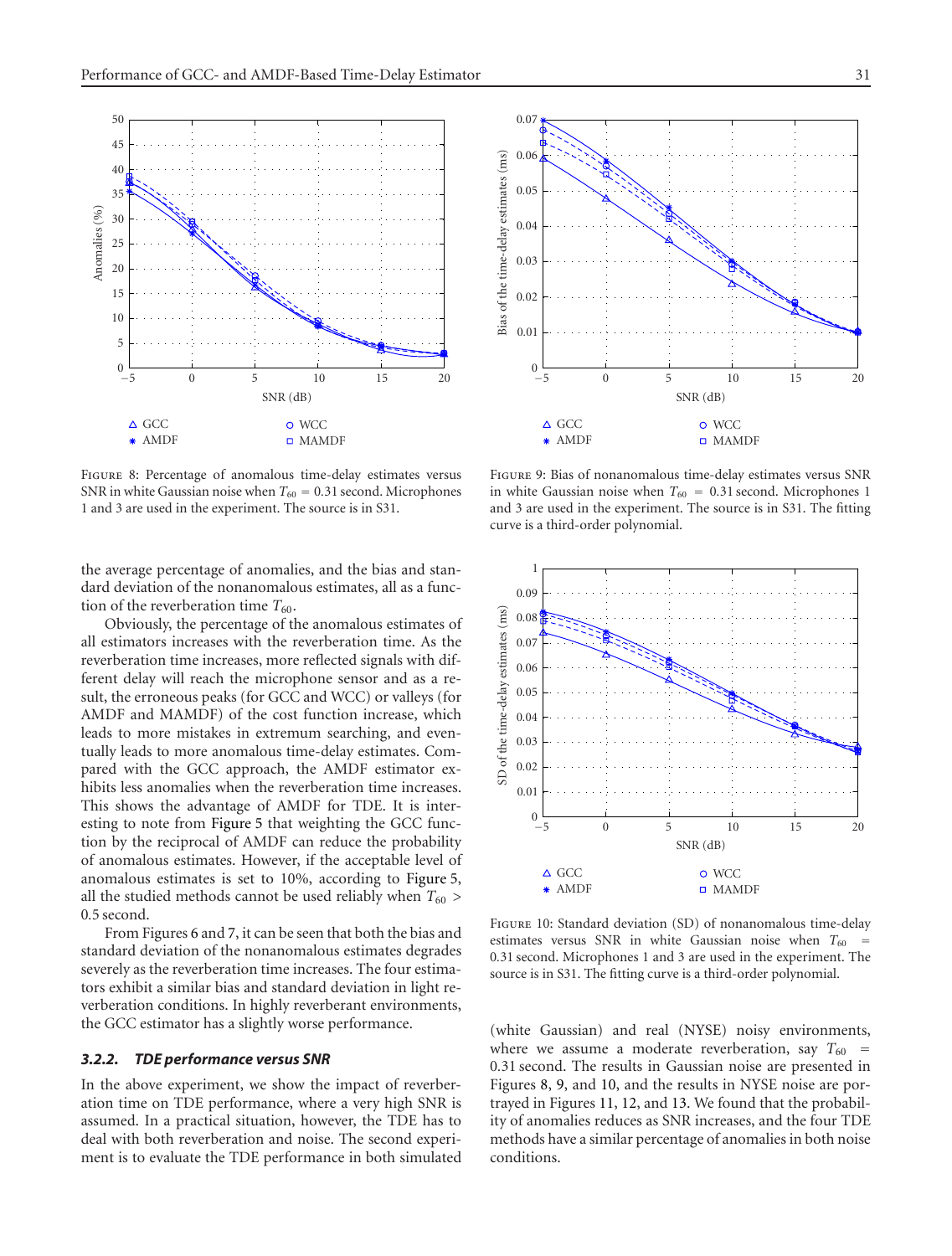



<span id="page-7-0"></span>Figure 11: Percentage of anomalous time-delay estimates versus SNR in the NYSE noise when  $T_{60} = 0.31$  second. Microphones 1 and 3 are used in the experiment. The source is in S31. The fitting curve is a third-order polynomial.



<span id="page-7-1"></span>Figure 12: Bias of nonanomalous time-delay estimates versus SNR in the NYSE noisy environments when  $T_{60} = 0.31$  second. Microphones 1 and 3 are used in the experiment. The source is in S31. The fitting curve is a third-order polynomial.

From Figures [9](#page-6-1) and [12,](#page-7-1) we see that in high SNR conditions, four estimators have almost identical estimation bias. In lower SNR situations, the AMDF estimator has a higher bias. This is inconsistent with the result reported in [\[17](#page-10-16)], in which the AMDF is shown to have much lower bias than the GCC method in high SNR conditions and has almost

<span id="page-7-2"></span>Figure 13: Standard deviation (SD) of nonanomalous time-delay estimates versus SNR in the NYSE noisy environments.  $T_{60}$  = 0*.*31 second. Microphones 1 and 3 are used in the experiment. The source is in S31.

the same bias as GCC in strong noise environments. We attribute the difference to three factors. Firstly, the experiment in [\[17\]](#page-10-16) was performed only in high noise conditions where reverberation is absent. Secondly, the GCC estimator tested in [\[17\]](#page-10-16) is based on the direct cross-correlation function rather than the GCC function. Finally, the results reported in [\[17\]](#page-10-16) did not distinguish between estimates as anomalies and nonanomalies.

In Figures [10](#page-6-2) and [13,](#page-7-2) it can be seen that in high SNR conditions, the GCC method has a lightly higher deviation than the other three estimator. When SNR becomes lower, however, the GCC estimator shows a smaller deviation, indicating the robustness of the GCC method with respect to noise. Weighting the AMDF function with the reciprocal of the AMSF function can enhance the performance of the AMDF estimator. However, the performance of the WCC approach in noisy conditions is basically a tradeoff between the AMDF and GCC methods.

## *3.2.3. Other experiments*

Additional experiments were performed including changing the source locations and using different microphone pairs. Figures [14,](#page-8-0) [15,](#page-8-1) and [16](#page-8-2) plot the statistical performance as a function of loudspeaker position shown in [Figure 2.](#page-4-0) One can see that percentage of anomalies does not vary much when the source is moved from one position to another. However, the bias and standard deviation fluctuate a lot as the source location varies. According to our experience, though in general the change of the reverberation time  $T_{60}$  is negligible, the echo structure varies appreciably as the source position moves. This will eventually lead to fluctuation of the bias and standard deviation of the time-delay estimate.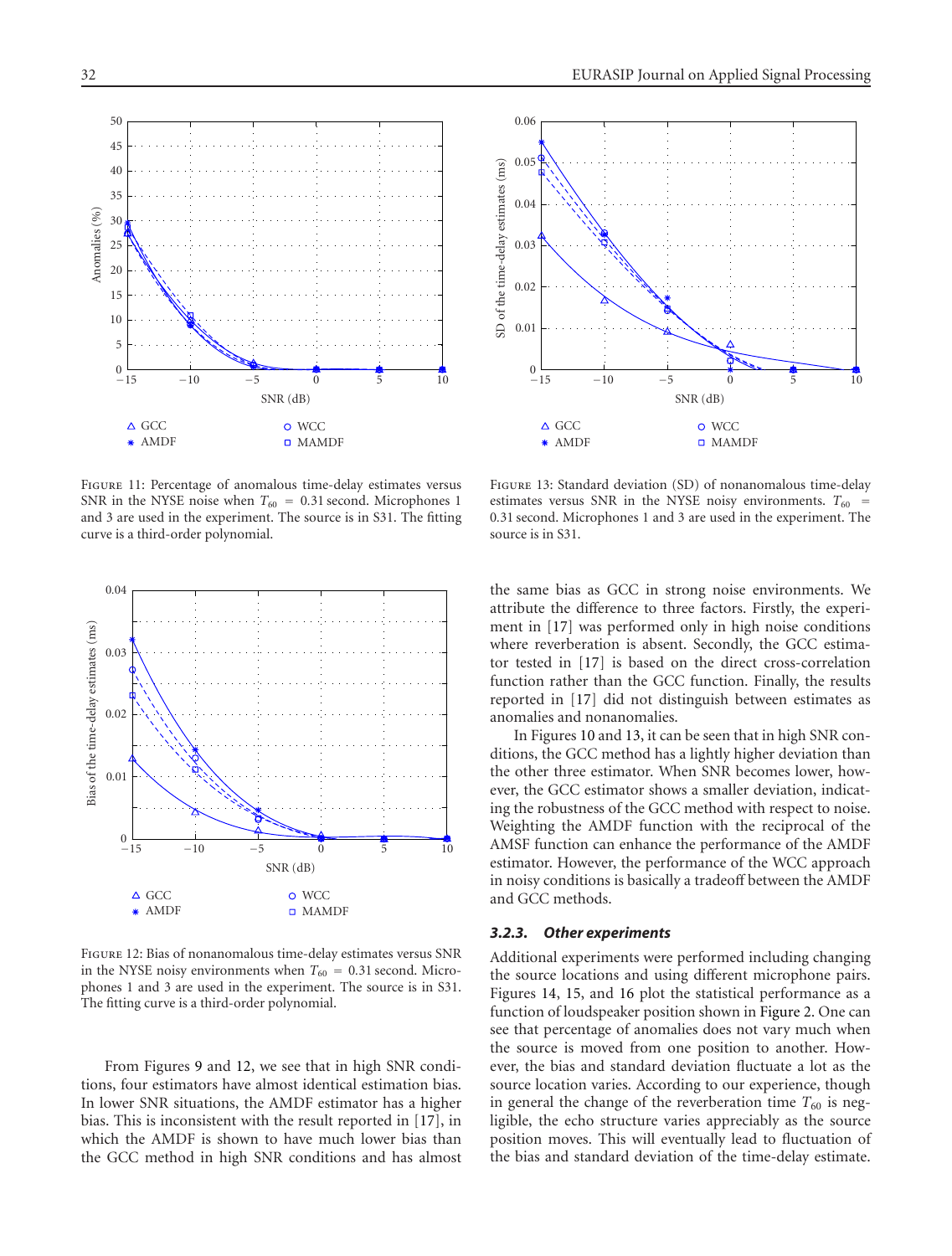

<span id="page-8-0"></span>Figure 14: Percentage of anomalous time-delay estimates versus source location among the GCC, AMDF, WCC, and MAMDF algorithms when  $T_{60} = 0.31$  second and SNR = 30 dB. Microphones 1 and 2 are used in the experiment.



<span id="page-8-1"></span>Figure 15: Bias of the nonanomalous time-delay estimates versus source location among the GCC, AMDF, WCC, and MAMDF algorithms when  $T_{60} = 0.31$  second and SNR = 30 dB. Microphones 1 and 2 are used in the experiment.

It is interesting to note that biases of the four investigated estimators are almost identical, whereas the percentage of anomalies and standard deviation of nonanomalous estimates of the GCC method is slightly higher than the AMDFbased methods. This is consistent with the observation from



<span id="page-8-2"></span>Figure 16: Standard deviation (SD) of the nonanomalous timedelay estimates versus source location among the GCC, AMDF, WCC, and MAMDF algorithms when  $T_{60}$  = 0.31 second and SNR = 30 dB. Microphones 1 and 2 are used in the experiment.

the previous experiments since this experiment is carried out at very high SNR and moderate reverberation environments.

We also varied the microphone pairs while keeping the source position fixed. Quite similar qualitative behavior as above was observed.

# **4. CONCLUSION**

This paper addressed the TDE problem in real reverberant and noisy environments. We have proposed two new time-delay estimators. One is the weighted cross-correlation method in which the GCC function is weighted by the reciprocal of AMDF. This weighting process can sharpen the desired peak and suppress the other peaks in the GCC function, hence leading to more accurate time-delay estimates. The other proposed estimator is the modified version of the AMDF method in which the AMDF is weighted by the inverse AMSF—another function that can measure the synchrony between two signals. This approach is seen to exhibit a superior performance to the AMDF method in both high reverberation and high noise conditions.

We have evaluated the GCC, WCC, AMDF, and MAMDF approaches in both room reverberant and noisy environments. In general, it is observed that the cross-correlationbased method exhibits a slightly higher percentage of anomalous estimates than the AMDF-based estimator in favorable noise conditions. However, the GCC-based approaches are more resilient to strong noise.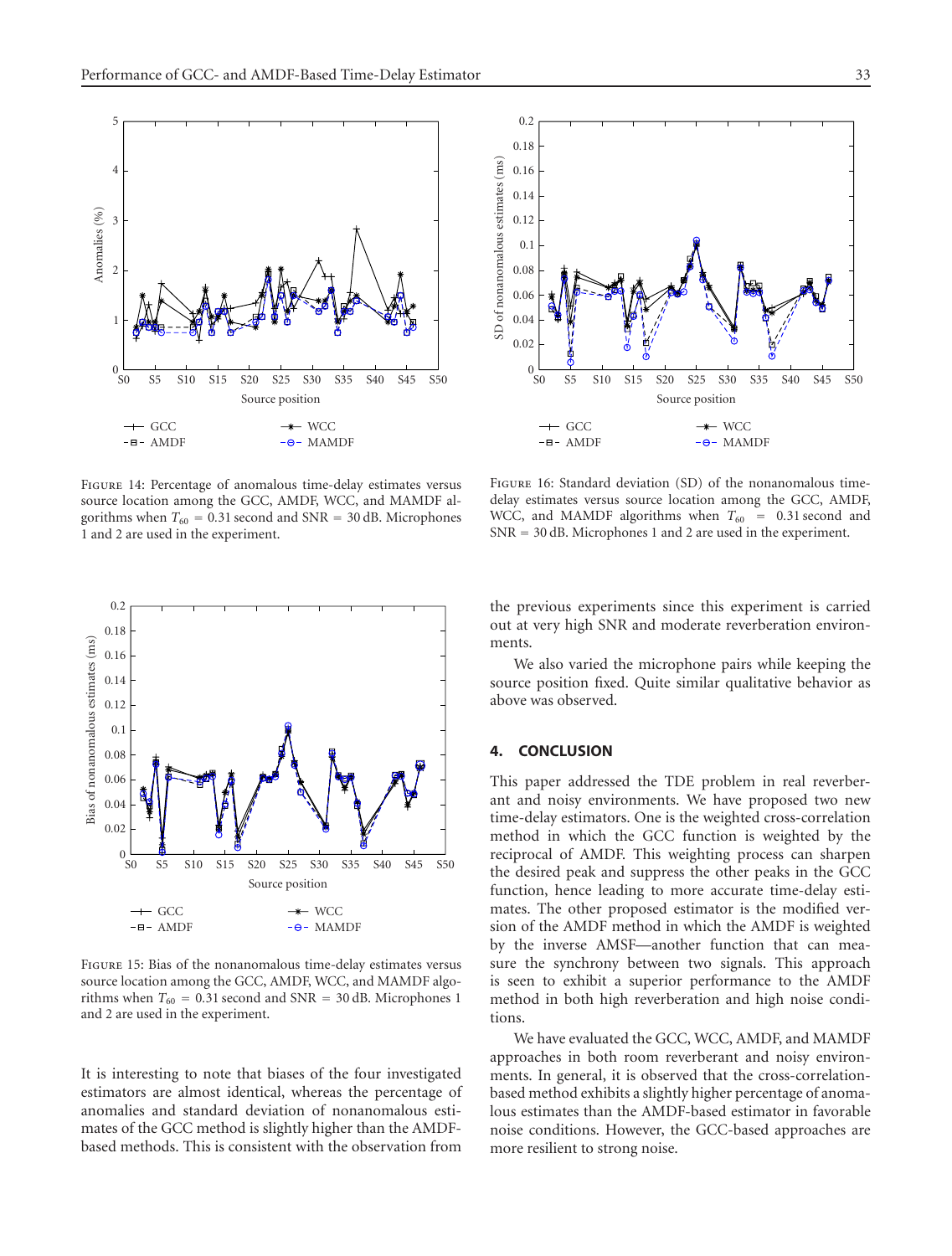# **APPENDIX**

The expectation of the AMDF defined in [\(4\)](#page-2-5) can be written as follows:

$$
E\{\hat{\Psi}_{\text{AMDF}}(n)\} = E\left\{\frac{1}{N} \sum_{i=0}^{N-1} |x_1(i) - x_2(i+n)|\right\}
$$
  
= 
$$
\frac{1}{N} \sum_{i=0}^{N-1} E\{|x_1(i) - x_2(i+n)|\}.
$$
 (A.1)

Assuming that both signal and noise can be modeled as zeromean Gaussian processes, we know from [\[29](#page-11-0)] that

$$
E\{|x_1(i) - x_2(i+n)|\} = \sqrt{\frac{2}{\pi}} \sqrt{E\big{\big[X_1(i) - x_2(i+n)\big]^2\big}}.
$$
\n(A.2)

Then it is trivial to derive

$$
E\{\hat{\Psi}_{\text{AMDF}}(n)\} = \sqrt{\frac{2}{\pi} [e_{x_1} + e_{x_2} - 2R_{x_1x_2}(n)], \qquad (A.3)
$$

where  $e_{x_1} = E\{x_1^2(n)\}$  and  $e_{x_2} = E\{x_2^2(n)\}$  represent the energies of the signals  $x_1(n)$  and  $x_2(n)$ , and  $R_{x_1x_2}(n)$  =  $E{x_1(i)x_2(i+n)}$  is the direct cross-correlation function. Similarly, one can derive the expectation of the AMSF as follows:

$$
E\{\hat{\Psi}_{\text{AMSF}}(n)\} = \sqrt{\frac{2}{\pi} \left[e_{x_1} + e_{x_2} + 2R_{x_1x_2}(n)\right]}.
$$
 (A.4)

The covariance between AMDF and AMSF is written as follows:

cov 
$$
[\hat{\Psi}_{\text{AMDF}}(n), \hat{\Psi}_{\text{AMSF}}(n)]
$$
  
\n
$$
= \frac{1}{N^2} \sum_{i=0}^{N-1} \sum_{k=0}^{N-1} E\{ |x_1(i) - x_2(i+n)| |x_1(k) + x_2(k+n)| \}
$$
\n
$$
- E\{ \hat{\Psi}_{\text{AMDF}}(n) \} E\{ \hat{\Psi}_{\text{AMSF}}(n) \}.
$$
\n(A.5)

For two random Gaussian variables *θ* and *ϑ*, it can be derived from [\[29](#page-11-0)] that

$$
E\{|\theta| \cdot |\theta|\} = \frac{2}{\pi} \left\{ E[\theta \cdot \theta] \sin^{-1} \frac{E[\theta \cdot \theta]}{\sqrt{E[\theta^2]E[\theta^2]}} + \sqrt{E[\theta^2] \cdot E[\theta^2] - (E[\theta \cdot \theta])^2} \right\}.
$$
(A.6)

<span id="page-9-0"></span>Therefore, the covariance between AMDF and AMSF can be expressed as follows:

$$
cov\left[\hat{\Psi}_{\text{AMDF}}(n), \hat{\Psi}_{\text{AMSF}}(n)\right] = \xi_1(n) + \xi_2(n) - \xi_3(n), \quad (A.7)
$$

where

$$
\xi_1(n) = \frac{2}{\pi N^2} \sum_{i=0}^{N-1} \sum_{k=0}^{N-1} \Re
$$
  
\n
$$
\cdot \sin^{-1} \frac{\Re}{\sqrt{\left[R_{x_1x_1}(0) + R_{x_2x_2}(0)\right]^2 - 4\left[R_{x_1x_2}(n)\right]^2}},
$$
  
\n
$$
\xi_2(n) = \frac{2}{\pi N^2}
$$
  
\n
$$
\times \sum_{i=0}^{N-1} \sum_{k=0}^{N-1} \sqrt{\left[R_{x_1x_1}(0) + R_{x_2x_2}(0)\right]^2 - 4\left[R_{x_1x_2}(n)\right]^2 - \Re^2},
$$
  
\n
$$
\xi_3(n) = \frac{2}{\pi} \sqrt{\left[R_{x_1x_1}(0) + R_{x_2x_2}(0)\right]^2 - 4\left[R_{x_1x_2}(n)\right]^2},
$$
  
\n
$$
\Re = R_{x_1x_1}(k-i) + R_{x_1x_2}(k+n-i) - R_{x_1x_2}(i+n-k)
$$
  
\n
$$
- R_{x_2x_2}(k-i).
$$
  
\n(A.8)

A similar derivation can be used to derive the variance of  $\Psi_{\text{AMDF}}(n)$  and  $\Psi_{\text{AMSF}}(n)$ . We can then calculate the correlation coefficient *ρ*(*n*) defined as

$$
\rho(n) = \frac{\text{cov}\left[\hat{\Psi}_{\text{AMDF}}(n), \hat{\Psi}_{\text{AMSF}}(n)\right]}{\sqrt{\text{var}\left[\hat{\Psi}_{\text{AMDF}}(n)\right] \text{var}\left[\hat{\Psi}_{\text{AMSF}}(n)\right]}}.\tag{A.9}
$$

For simplicity of analysis, besides the assumptions made in [Section 2,](#page-1-2) we further assume that the signal is also a Gaussian process with zero-mean and variance  $\sigma_s^2$ , the noise observed from different microphones has the same variance denoted by  $\sigma_w^2$ , and that the relative propagation attenuation between two microphones is negligible, that is,  $\alpha = 1$ . After making the above assumptions, we have

$$
R_{x_1x_1}(n) = \begin{cases} \sigma_s^2 + \sigma_w^2, & \text{for } n = 0, \\ 0, & \text{otherwise,} \end{cases}
$$
  
\n
$$
R_{x_2x_2}(n) = \begin{cases} \sigma_s^2 + \sigma_w^2, & \text{for } n = 0, \\ 0, & \text{otherwise,} \end{cases}
$$
  
\n
$$
R_{x_1x_2}(n) = \begin{cases} \sigma_s^2, & \text{for } n = \tau, \\ 0, & \text{otherwise.} \end{cases}
$$
 (A.10)

We now consider to estimate  $\rho(n)$  in two conditions, that is,  $n = \tau$  and  $n \neq \tau$ .

(i) When  $n = \tau$ . Substituting  $R_{x_1x_1}(n)$ ,  $R_{x_2x_2}(n)$ , and  $R_{x_1x_2}(n)$  into [\(A.7\)](#page-9-0), we have

$$
\xi_1(n) = 0,
$$
  
\n
$$
\xi_2(n) = \xi_3(n) = \frac{4}{\pi} \sqrt{\sigma_w^4 + 2\sigma_s^2 \sigma_w^2}.
$$
\n(A.11)

Therefore, in this case,  $\rho(n) = 0$ .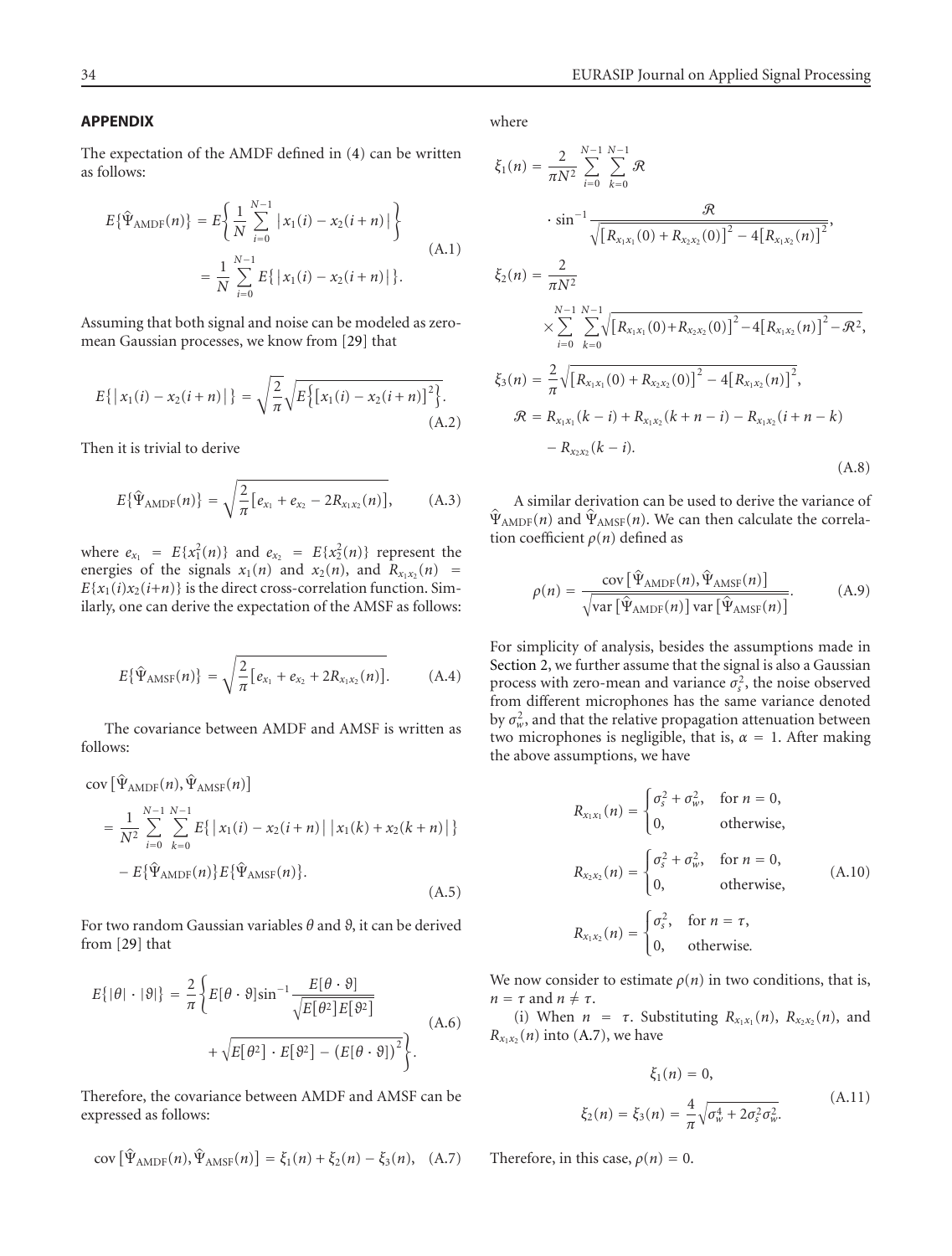(ii) When  $n \neq \tau$ , we have

$$
\xi_1(n) = \frac{4}{\pi N} \sigma_s^2 \sin^{-1} \frac{\sigma_s^2}{2(\sigma_s^2 + \sigma_w^2)},
$$
  
\n
$$
\xi_2(n) = \frac{4}{\pi} (\sigma_s^2 + \sigma_w^2) + \frac{8}{\pi N} (\sigma_s^2 + \sigma_w^2) \left[ \sqrt{1 - \frac{\sigma_s^4}{4(\sigma_s^2 + \sigma_w^2)^2}} - 1 \right],
$$
  
\n
$$
\xi_3(n) = \frac{4}{\pi} (\sigma_s^2 + \sigma_w^2).
$$
\n(A.12)

In the context of TDE, *N* is often taken between a few hundreds and a few thousands. With such a large *N*, it can be verified that  $\xi_3(n) \approx \xi_2(n) \gg \xi_1(n)$ . It is trivial then to show that  $\rho(n) \approx 0$ .

## **ACKNOWLEDGMENTS**

The authors are very grateful to Dr. Aki Harma and Dr. Gary W. Elko for providing the measured impulse responses. They also would like to thank Dr. Dennis R. Morgan for carefully reading a draft and providing many constructive comments and suggestions that have improved the clarity of this paper.

## <span id="page-10-0"></span>**REFERENCES**

- [1] C. H. Knapp and G. C. Carter, "The generalized correlation method for estimation of time delay," *IEEE Trans. Acoustics, Speech, and Signal Processing*, vol. 24, no. 4, pp. 320–327, 1976.
- <span id="page-10-1"></span>[2] G. C. Carter, "Time delay estimation for passive sonar signal processing," *IEEE Trans. Acoustics, Speech, and Signal Processing*, vol. 29, no. 3, pp. 463–470, 1981.
- <span id="page-10-2"></span>[3] G. C. Carter, A. H. Nutall, and P. G. Cable, "The smoothed coherence transform," *Proceedings of the IEEE*, vol. 61, no. 10, pp. 1497–1498, 1973.
- <span id="page-10-3"></span>[4] P. R. Roth, "Effective measurements using digital signal analysis," *IEEE Spectrum*, vol. 8, pp. 62–70, 1971.
- <span id="page-10-4"></span>[5] J. C. Hassab and R. E. Boucher, "Performance of the generalized cross correlator in the presence of a strong spectral peak in the signal," *IEEE Trans. Acoustics, Speech, and Signal Processing*, vol. 29, no. 3, pp. 549–555, 1981.
- <span id="page-10-5"></span>[6] J. P. Ianniello, "Time delay estimation via cross-correlation in the presence of large estimation errors," *IEEE Trans. Acoustics, Speech, and Signal Processing*, vol. 30, no. 6, pp. 998–1003, 1982.
- <span id="page-10-6"></span>[7] R. Cusani, "Performance of fast time delay estimators," *IEEE Trans. Acoustics, Speech, and Signal Processing*, vol. 37, no. 5, pp. 757–759, 1989.
- <span id="page-10-7"></span>[8] A. Kumar and Y. Bar-Shalom, "Time-domain analysis of cross correlation for time delay estimation with an autocorrelated signal," *IEEE Trans. Signal Processing*, vol. 41, no. 4, pp. 1664– 1668, 1993.
- <span id="page-10-8"></span>[9] D. Hertz, "Time delay estimation by combining efficient algorithms and generalized cross-correlation methods," *IEEE Trans. Acoustics, Speech, and Signal Processing*, vol. 34, no. 1, pp. 1–7, 1986.
- <span id="page-10-9"></span>[10] J. A. Stuller and N. Hubing, "New perspectives for maximum likelihood time-delay estimation," *IEEE Trans. Signal Processing*, vol. 45, no. 3, pp. 513–525, 1997.
- <span id="page-10-10"></span>[11] C. During, "Recursive versus nonrecursive correlation for real-time peak detection and tracking," *IEEE Trans. Signal Processing*, vol. 45, no. 3, pp. 781–785, 1997.
- <span id="page-10-11"></span>[12] P. G. Georgiou, P. Tsakalides, and C. Kyriakakis, "Alpha-stable modeling of noise and robust time-delay estimation in the presence of impulsive noise," *IEEE Trans. Multimedia*, vol. 1, no. 3, pp. 291–301, 1999.
- <span id="page-10-12"></span>[13] Z. Wang, J. Y. Cheung, Y. S. Xia, and J. D. Z. Chen, "Neural implementation of unconstrained minimum *L*1-norm optimization-least absolute deviation model and its application to time delay estimation," *IEEE Trans. on Circuits and Systems II: Analog and Digital Signal Processing*, vol. 47, no. 11, pp. 1214–1226, 2000.
- <span id="page-10-13"></span>[14] A. Stephenne and B. Champagne, "Cepstral prefiltering for time delay estimation in reverberant environments," in *Proc. IEEE International Conference on Acoustics, Speech, and Signal Processing (ICASSP '95)*, vol. 5, pp. 3055–3058, Detroit, Mich, USA, May 1995.
- <span id="page-10-14"></span>[15] X. Sun and S. C. Douglas, "Adaptive time delay estimation with allpass constraints," in *Proc. 33rd Asilomar Conference on Signals, Systems, and Computers*, vol. 2, pp. 898–902, Pacific Grove, Calif, USA, October 1999.
- <span id="page-10-15"></span>[16] G. C. Carter, "Coherence and time delay estimation," in *Signal Processing Handbook*, C. H. Chen, Ed., pp. 443–482, Marcel Dekker, New York, NY, USA, 1988.
- <span id="page-10-16"></span>[17] G. Jacovitti and G. Scarano, "Discrete time techniques for time delay estimation," *IEEE Trans. Signal Processing*, vol. 41, no. 2, pp. 525–533, 1993.
- <span id="page-10-17"></span>[18] B. Champagne, S. Bedard, and A. Stephenne, "Performance of time-delay estimation in the presence of room reverberation," *IEEE Trans. Speech, and Audio Processing*, vol. 4, no. 2, pp. 148–152, 1996.
- <span id="page-10-18"></span>[19] Y. Bar-Shalom, F. Palimieri, A. Kumar, and H. M. Shertukde, "Analysis of wide-band cross correlation for time-delay estimation," *IEEE Trans. Signal Processing*, vol. 41, no. 1, pp. 385– 387, 1993.
- <span id="page-10-19"></span>[20] M. Omologo and P. Svaizer, "Use of the crosspower-spectrum phase in acoustic event location," *IEEE Trans. Speech, and Audio Processing*, vol. 5, no. 3, pp. 288–292, 1997.
- <span id="page-10-20"></span>[21] R. E. Boucher and J. C. Hassab, "Analysis of discrete implementation of generalized cross correlator," *IEEE Trans. Acoustics, Speech, and Signal Processing*, vol. 29, no. 3, pp. 609–611, 1981.
- <span id="page-10-21"></span>[22] J. Benesty, "Adaptive eigenvalue decomposition algorithm for passive acoustic source localization," *Journal of the Acoustical Society of America*, vol. 107, no. 5, pp. 384–391, 2000.
- <span id="page-10-22"></span>[23] Y. Huang and J. Benesty, "A class of frequency-domain adaptive approaches to blind multichannel identification," *IEEE Trans. Signal Processing*, vol. 51, no. 1, pp. 11–24, 2003.
- <span id="page-10-23"></span>[24] J. Chen, J. Benesty, and Y. Huang, "Robust time delay estimation exploiting redundancy among multiple microphones," *IEEE Trans. Speech, and Audio Processing*, vol. 11, no. 6, pp. 549–557, 2003.
- <span id="page-10-24"></span>[25] T. G. Dvorkind and S. Gannot, "Approaches for time difference of arrival estimation in a noisy and reverberant environment," in *Proc. International Workshop on Acoustic Echo and Noise Control (IWAENC '03)*, pp. 215–218, Kyoto, Japan, September 2003.
- <span id="page-10-25"></span>[26] S. Doclo and M. Moonen, "Robust adaptive time delay estimation for speaker localization in noisy and reverberant acoustic environments," *EURASIP Journal on Applied Signal Processing*, vol. 2003, no. 11, pp. 1110–1124, 2003.
- <span id="page-10-26"></span>[27] T. Shimamura and H. Kobayashi, "Weighted autocorrelation for pitch extraction of noisy speech," *IEEE Trans. Speech, and Audio Processing*, vol. 9, no. 7, pp. 727–730, 2001.
- <span id="page-10-27"></span>[28] L. R. Rabiner, M. J. Cheng, A. E. Rosenberg, and C. A. Mc-Gonegal, "A comparative performance study of several pitch detection algorithms," *IEEE Trans. Acoustics, Speech, and Signal Processing*, vol. 24, no. 5, pp. 399–418, 1976.